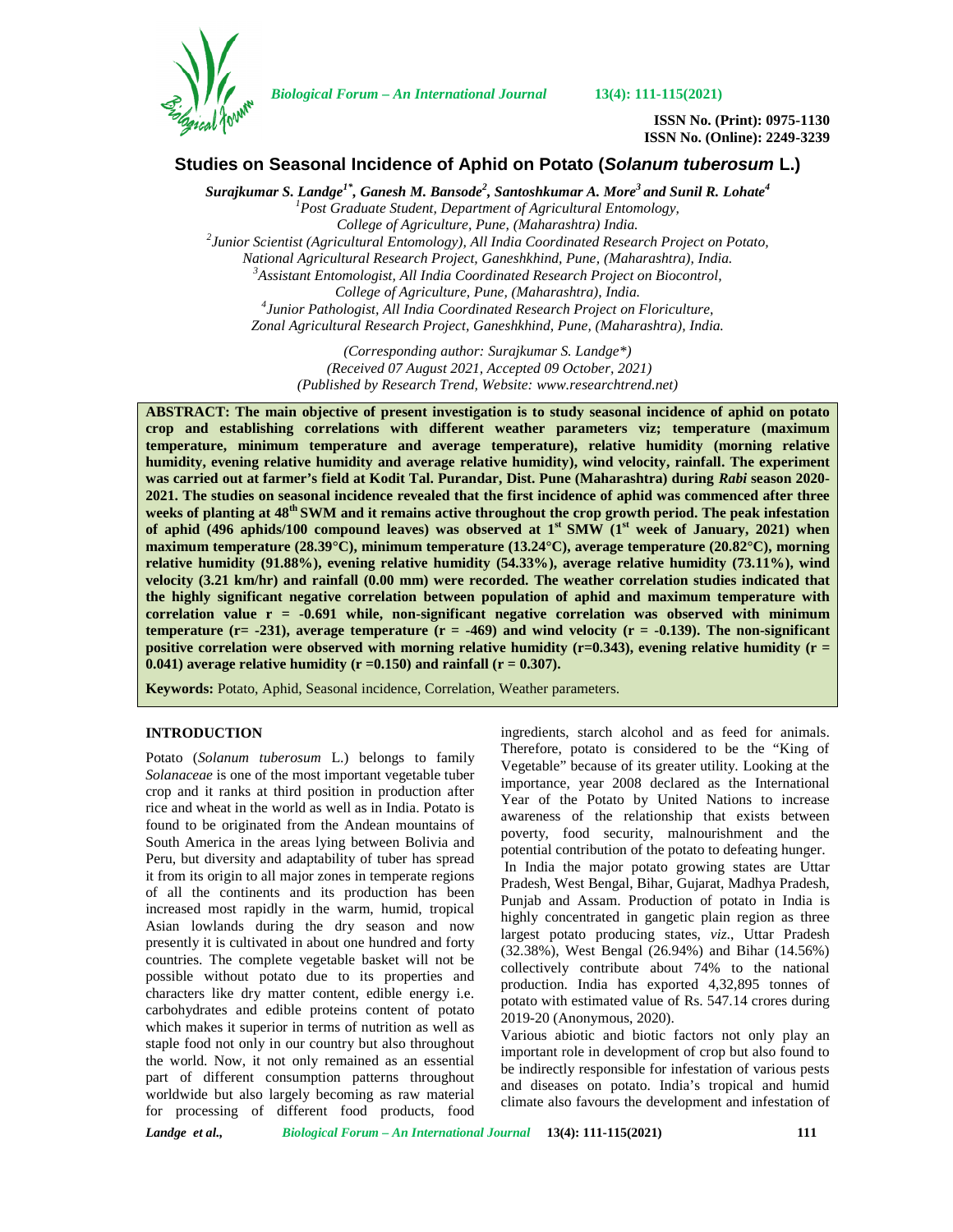different insect and pest. Potato crop are prone to attacked by more than 80 insects and nematode pests in the field and in store which are one of the important limiting factor in raising productivity and production of potato in India, (Misra and Agrawal, 2008). In Maharashtra, the sucking pests *viz.*, aphids, hoppers, whiteflies and thrips are considered as a major group because of their role as the vectors of viral diseases. The yield loss caused by the potato viruses may continue to spread as long as the farmers use the same lot or the infected tubers for planting purpose and the average yield loss were upto 6 per cent of total yield due to aphid (Basavaraju *et al.*, 2009).

Aphids are economically important polyphagous pests known to cause damage to many crops. Thirteen aphid species were found associated with potato crop in different parts of India namely *Myzus persicae* (Sulzer), *Aphis gossypii* (Glover)*, Aphis fabae* (Scopoli)*, Aphis spiraecola* (Patch)*, Aphis nerii* (Boyer de)*, Hydaphis coriandri* (Das)*, Rhophalosiphum rufiabdominalis* (Sasaki)*, Macrosiphum euphorbiae* (Thomas)*, Brevicoryna brassicae* (Linnaeus)*, Lypaphis erysimi* (Kaltenbach)*, Rhopalosiphoninus latysiphon* (Davidson)*, Aulacorthum solani* (Kaltenbach) and *Brachycaudus helichrysi* (Kaltenbach) (Bhatnagar *et al.*, 2017). Among them, *Myzus persicae* (Sulzer) and *Aphis gossypii* (Glover) are extremely important species of aphid. The nymphs and adults damage the plants by sucking plant cell sap from tender leaves, etc. which results into curling and twisting of tender parts and general revitalization causing heavy losses and reduction in yield as well as adversely affecting quality of potato.

In present studies, efforts are taken for correlating aphid population dynamics with different weather parameters with an aim to study the incidence pattern of such an important pest.

## **MATERIAL AND METHODS**

**Potato tuber seed:** Potato tuber seed of variety *Kufri Pukhraj* for seasonal incidence of aphid was provided by AICRP on Potato, NARP, Ganeshkhind, Pune.

**Method:** the potato tubers were planted at experimental field during the *Rabi* 2020-21. All the agronomical practices were adopted as per recommendations for potato crop.

#### **Experimental details:**

| -1             | Crop                |                      | Potato            | noti |
|----------------|---------------------|----------------------|-------------------|------|
| 2              | Season and Year     | $\ddot{\phantom{0}}$ | Rabi 2020-21      | earl |
| 3              | Variety             |                      | Kufri Pukhraj     | al., |
| $\overline{4}$ | Plot size           |                      | $20 \times 20$ m  | disc |
| 5              | Spacing             |                      | $60 \times 20$ cm | plan |
| 6              | Fertilizer          |                      | $N:P:K\omega$     |      |
|                | application         |                      | 150:60:120 kg/ha  | loca |
| 7              | Date of planting    |                      | 06 November, 2020 | The  |
| 8              | Date of harvesting: |                      | 15 February, 2021 | orga |

**Method of observation:** The aphid population recorded at weekly interval from on 100 compound leaves (top, middle and bottom compound leaves/plant) of 34 tagged plants during plant emergence stage to plant maturity period was correlated with meteorological data to study the influence of weather parameters on seasonal incidence of aphid.

The meteorological data viz., temperature (maximum and minimum), relative humidity (morning and evening), wind speed (km/hr) and rain fall (mm) were collected from meteorological observatory located at the All India Coordinated Research Project on Arid Zone fruits (Fig and Custard apple) Jadhavwadi, Tal. Purandar, Dist. Pune.

## **RESULTS AND DISCUSSION**

The first incidence of aphid on potato was observed immediately after plant emergence i.e. three weeks after planting and it remains active throughout the crop growth period. The population of aphid was (90 aphids/ 100 compound leaves) on tagged plants in  $48<sup>th</sup>$  Standard Meteorological Week (SMW) i.e. at  $4<sup>th</sup>$  week of November, 2020. Incidence of aphid was increasing along with crop growth and it was 255, 340, 416, 450 number of aphids per 100 compound leaves on tagged plants during 49, 50, 51 and  $52<sup>nd</sup>$  SMW, respectively. The aphid incidence was increased during vegetative growth of potato crop and maximum incidence of aphid was observed in  $1<sup>st</sup>$  SMW (496 aphids per 100 compound leaves) i.e. 9 weeks after planting. Later on the population of aphid was declined on potato crop and it was 438, 360, 264 and 118 per 100 compound leaves from  $2<sup>nd</sup>$  SMW to  $5<sup>th</sup>$  SMW.

The present finding on first incidence of aphid on potato at three week after planting or at  $4<sup>th</sup>$  week of November are in close confirmation with reports of Pandey *et al.*, (2014) they had reported incidence of aphid from 4<sup>th</sup> week of November. Similarly, Nayak et *al*. (2019) also noticed the occurrence of aphid between 22 to 25 days after planting. However, reports of first incidence of aphid during 2nd week of December (Konar *et al.*, 2010), 45<sup>th</sup> SMW (Anand, 2015) and  $2^{nd}$ week of December (Nag, 2016) are disagree with present investigation. The variation in first occurrence might be due to planting time, prevailing weather condition and availability of alternate host in a particular locality.

The findings of maximum population of aphid was noticed during  $51<sup>th</sup>$  SMW to  $2<sup>nd</sup>$  SMW i.e. 49 to 70 days after planting was in accordance with More *et al.,* (2012) they reported that the maximum number of aphid was observed during 45 to 65 days after planting. The present finding of peak population of aphid was noticed at 1<sup>st</sup> week of January, 2021 are not in line with earlier reports made by different worker *viz.*, Konar *et al*., (2010); Nag, (2016); Nayak *et al.,* (2019). The discrepancy in peak activity of aphid might be due to planting time and weather condition in a particular locality.

The fluctuations in the population of any living organism in natural condition is largely depends upon biotic and abiotic factors like natural enemies, temperature, relative humidity, wind velocity, rainfall etc. To know the effect of various weather parameters on the population of aphid on potato crop during crop growth period, a simple correlation was worked out.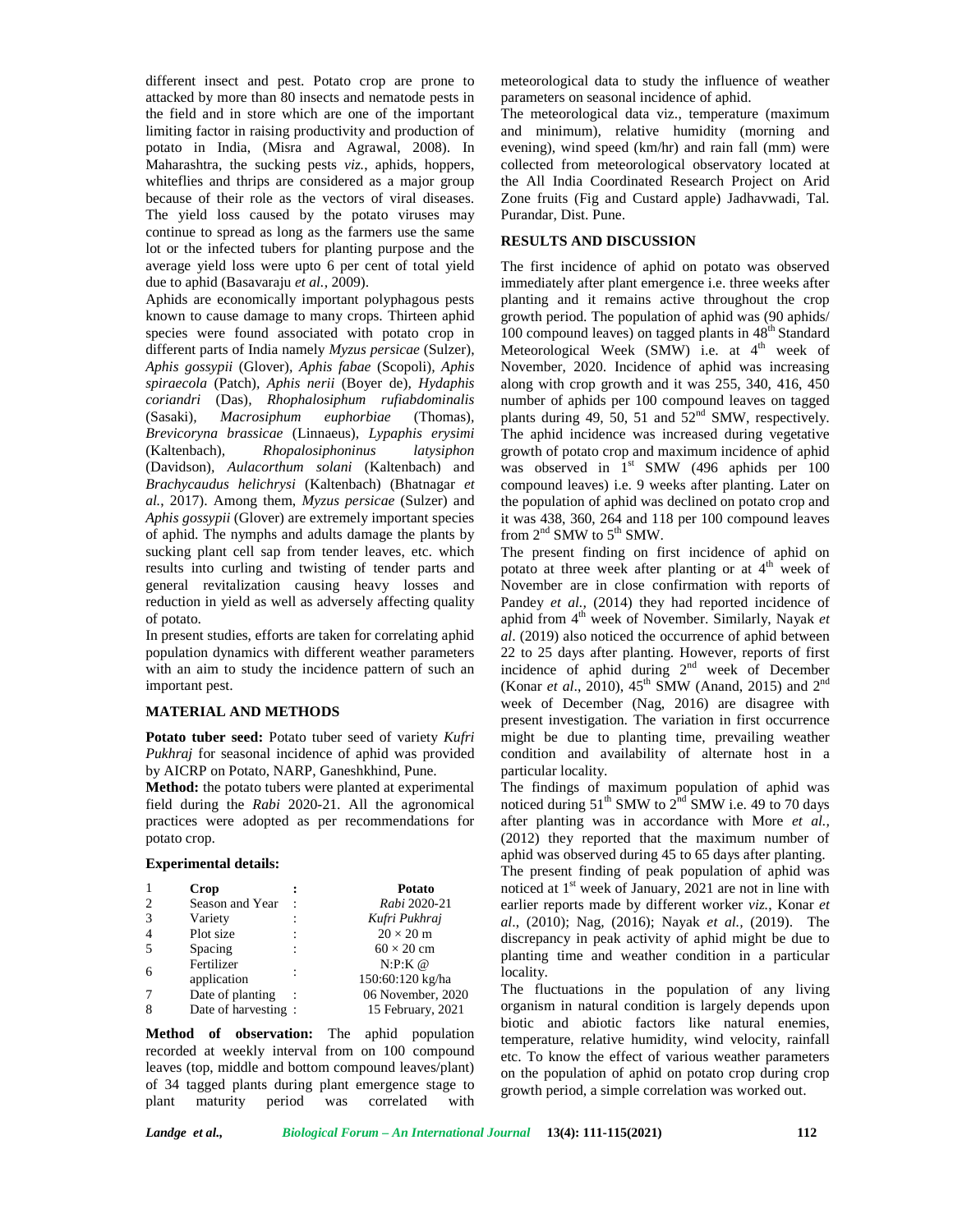between weekly mean population of aphid and weekly mean value of different weather parameters. The

correlations between aphid population and weather parameters are presented in Table 1.

| Table 1: Incidence of aphid and Influence of various abiotic factors on the population of aphid on potato crop |
|----------------------------------------------------------------------------------------------------------------|
| during <i>Rabi</i> 2020-21.                                                                                    |

|          |                                           | Aphid                                    | Temperature $(^{\circ}C)$ |                |         | Relative humidity (%) |         |         |                             |                  |
|----------|-------------------------------------------|------------------------------------------|---------------------------|----------------|---------|-----------------------|---------|---------|-----------------------------|------------------|
| Month    | <b>Standard</b><br>meteorological<br>Week | population/<br>100<br>Compound<br>leaves | Maximum                   | <b>Minimum</b> | Average | Morning               | Evening | Average | Wind<br>velocity<br>(Km/hr) | Rainfall<br>(mm) |
|          | 45                                        | $\Omega$                                 | 29.9                      | 17.2           | 23.55   | 92.2                  | 65.2    | 78.70   | 3.2                         | 0.00             |
|          | 46                                        | $\Omega$                                 | 29.66                     | 13.61          | 21.64   | 84.56                 | 56.76   | 70.66   | 3.50                        | 0.00             |
| November | 47                                        |                                          | 29.43                     | 17.15          | 23.29   | 88.47                 | 63.56   | 76.02   | 3.75                        | 0.00             |
|          | 48                                        | 90                                       | 31.43                     | 18.88          | 25.16   | 96.51                 | 68.91   | 82.71   | 3.35                        | 0.00             |
|          | 49                                        | 255                                      | 28.81                     | 17.14          | 22.98   | 92.80                 | 68.74   | 80.77   | 4.02                        | 0.00             |
|          | 50                                        | 340                                      | 29.55                     | 12.32          | 20.94   | 89.51                 | 52.76   | 71.14   | 3.71                        | 0.00             |
| December | 51                                        | 416                                      | 28.98                     | 17.59          | 23.29   | 91.76                 | 68.79   | 80.28   | 3.34                        | 0.00             |
|          | 52                                        | 450                                      | 27.67                     | 12.42          | 20.05   | 90.74                 | 55.17   | 72.96   | 3.16                        | 0.00             |
|          |                                           | 496                                      | 28.39                     | 13.24          | 20.82   | 91.88                 | 54.33   | 73.11   | 3.21                        | 0.00             |
|          | $\overline{c}$                            | 438                                      | 27.28                     | 17.27          | 22.28   | 91.90                 | 71.19   | 81.55   | 3.70                        | 4.70             |
| January  | 3                                         | 360                                      | 28.20                     | 18.02          | 23.11   | 95.00                 | 68.74   | 81.87   | 3.51                        | 0.00             |
|          | 4                                         | 264                                      | 30.40                     | 17.19          | 23.80   | 91.23                 | 53.20   | 72.22   | 3.12                        | 0.00             |
| February | 5                                         | 118                                      | 29.86                     | 14.21          | 22.04   | 80.20                 | 44.04   | 62.12   | 3.57                        | 0.00             |

|  |  |  |  |  |  |  | Table 2: Correlation studies between aphid population and weather parameters during 2020-21. |  |
|--|--|--|--|--|--|--|----------------------------------------------------------------------------------------------|--|
|--|--|--|--|--|--|--|----------------------------------------------------------------------------------------------|--|

|                           | <b>Environmental factor</b> | Correlation coefficient (r) |
|---------------------------|-----------------------------|-----------------------------|
|                           | Maximum                     | $-0.691**$                  |
| Temperature $(^{\circ}C)$ | Minimum                     | $-0.231^{NS}$               |
|                           | Average                     | $-0.469^{NS}$               |
|                           | Morning                     | $0.343^{NS}$                |
| Relative Humidity (%)     | Evening                     | $0.041^{NS}$                |
|                           | Average                     | $0.150^{NS}$                |
| Wind velocity (km/hr)     |                             | $-0.139NS$                  |
| Rain fall (mm)            |                             | $0.307^{NS}$                |

Note: Aphid population are analyzed with preceding week weather data; \* Significant at 5 per cent level ( $r = \pm 0.553$ ); \*\* Significant at 1 per cent level ( $r = \pm 0.684$ ); NS= Non significant

**Temperature.** Correlations were worked out between temperature (maximum temperature, minimum temperature and average temperature) and weekly mean aphid population to determine influence on aphid population.

**Maximum Temperature.** The highly significant negative correlation was found between maximum temperature and population of aphid/100 compound leaves for overall crop growth period with correlation value  $r = -0.691**$ . The peak activity of aphid was observed at  $1<sup>st</sup>$  SMW of 2021, when maximum temperature was 28.39°C. This implies that with the increase in maximum temperature, aphid population decreases and vice versa. The present findings are more or less similar with reports of Niaz and Ayub, (2007) who reported that the temperature of 15.60 to 31.40°C is congenial for the maximum build up of aphid population in field. Similarly, the peak population of aphids was observed at temperature between 12.00 to 29.60°C (Thakur, 2017) and 13.43 to 29.64°C as reported by Nayak *et al.,* (2019).

The significant negative correlation between aphid population and maximum temperature was reported earlier by Pandey *et al*., (2014); Anand, (2015); Sharma *et al*., (2019). The findings of above worker are close in conformity with present investigation. However, Kumara *et al*., (2017); Nayak *et al.,* (2019) reported positive correlation of aphid population with maximum temperature. The dissimilarity in findings with above workers might be due to prevailing weather conditions of experimental location.



*Landge et al., Biological Forum – An International Journal* **13(4): 111-115(2021) 113 Fig. 1.** Seasonal incidence of aphid on potato crop during *Rabi* 2020-21.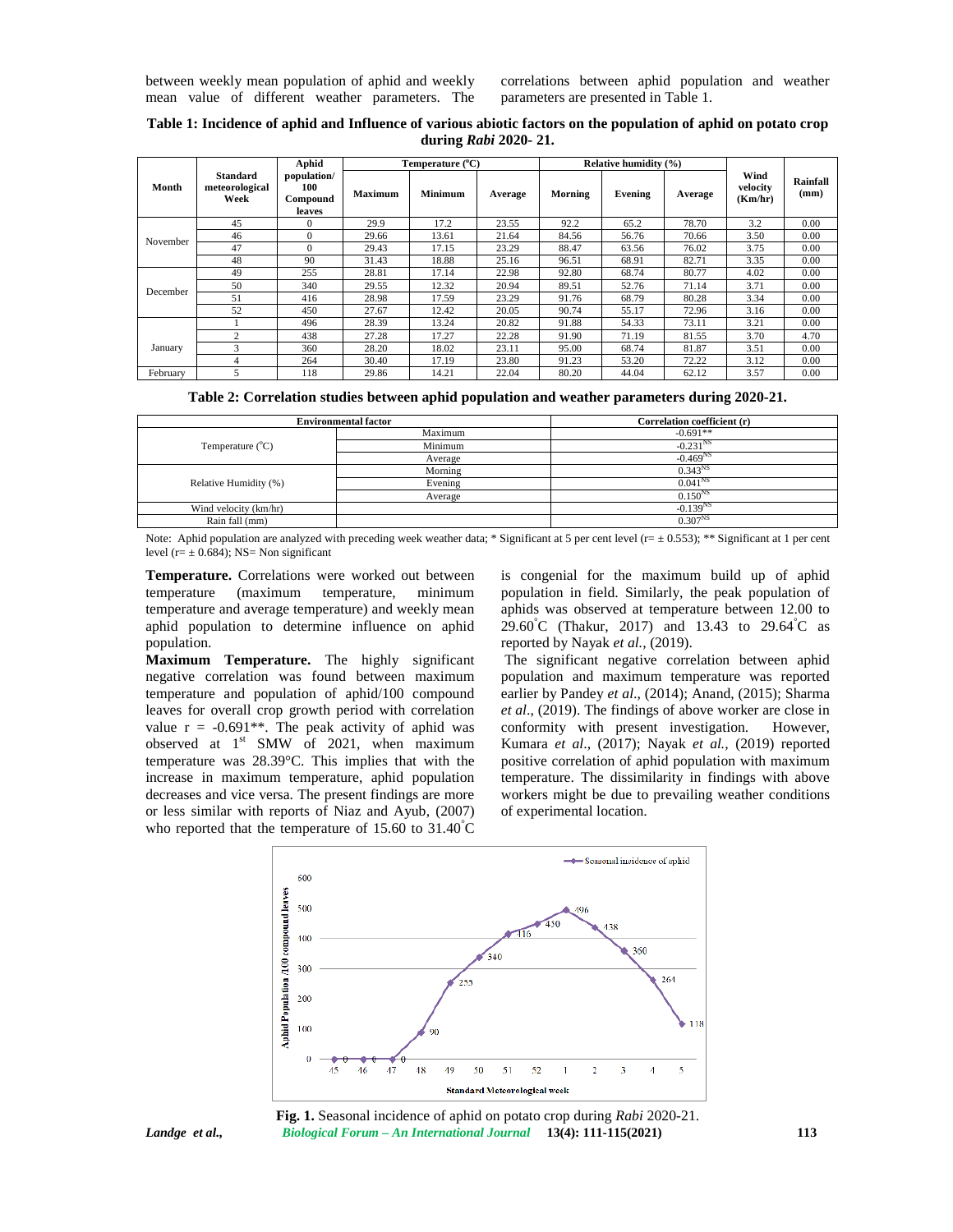**Minimum Temperature.** The correlation between minimum temperature and aphids/100 compound leaves was carried out. There was a non-significant negative trend with "r" value -0.231 was observed. The peak activity of aphid population was recorded in the 1<sup>st</sup> aphi SMW of 2021 and then population showed slightly decreasing trend. The minimum temperature was 13.24°C recorded on this week.

The more or less identical results are observed by Nag, (2016); Sharma *et al*., (2019) they revealed that the minimum temperature had negative correlation with aphid population. The maximum aphid population was observed when minimum temperature was 13.43°C as reported by Nayak *et al.,* (2019). These reports are partially tally with present findings.

**Average Temperature.** The correlation coefficient studies revealed that the aphids population showed a non-significant negative correlation with average temperature having value " $r$ " = -0.469. The peak activity of aphid was recorded in the  $1<sup>st</sup>$  SMW 2021 48<sup>th</sup> 9 which was associated with average temperature of 20.82°C. The present results are in line with Furiatti and Almeida, (1993) they reported that the highest aphid population was trapped at  $18$  to  $20^{\circ}$ C temperature.

**Relative humidity.** To determine influence of relative humidity on aphid population the correlations were worked out between relative humidity (morning relative humidity, evening relative humidity and average relative humidity) and weekly mean aphid population.

**Morning Relative Humidity.** It is seen from the data presented in Table No. 2 that the aphids population had non-significant positive correlation with morning relative humidity with correlation value "r"= 0.343. The morning relative humidity was 91.88 % during the period of peak activity at 1<sup>st</sup> SMW of 2021. Pandey *et al.,* (2014); Sharma *et al*., (2019) recorded positive correlations of aphid with relative humidity are in close agreements with present findings. further, Anand, (2015) who had also reported non-significant positive correlation with morning relative humidity.

**Evening Relative Humidity.** A non-significant positive correlation was found between evening relative humidity and population of aphid per 100 compound leaves of potato with correlation value "r"= -0.041. During the period of peak activity of pest evening relative humidity was 54.33 %.

Niaz and Ayub, (2007) reported the relative humidity of 44.25 to 73.70 % were congenial for build up of maximum aphid population in potato which is in conformity with present findings. The variation in correlation might be due to prevailing weather condition and aphid population of particular location.

**Average Relative Humidity.** The correlation between average relative humidity and aphid population revealed that, there was non-significant positive correlation with "r" value 0.150. The peak activity of aphid was recorded in the  $1<sup>st</sup>$  SMW of January 2021 which was associated with average relative humidity 73.11%. The results obtained in present studies are more or less similar with reports of Niaz and Ayub, (2007); Sharma *et al*., (2019).

**Wind velocity.** The population of aphid on potato was correlated with the wind velocity and was found non significant with r value -0.139. The wind velocity of 3.21 km/hr was recorded during the peak activity of aphid. The results obtained in present investigation are in line with Nag, (2016) who noticed negative correlation of aphid with wind velocity.

**Rainfall.** The correlation between population of aphids and rainfall showed non-significant positive trend with "r" value  $0.307$  during crop growth period.  $1<sup>st</sup>$  SMW of 2021 was recorded with peak activity of aphid with no rainfall recorded. Pandey *et al.,* (2014) reported positive correlation of rainfall with aphid population.

## **CONCLUSION**

The incidence of aphid was commenced after three weeks of planting and it remains thereafter throughout the growth period of crop. The first incidence of aphid (90 aphids/100 compound leaves) was recorded from  $48<sup>th</sup>$  SMW i.e. at  $4<sup>th</sup>$  week of November, 2020. The maximum infestation of aphid was observed during  $51<sup>th</sup>$ SMW of 2020 to  $2<sup>nd</sup>$  SMW of 2021 and the peak population (496 aphids/100 compound leaves) was recorded at  $1<sup>st</sup>$  SMW ( $1<sup>st</sup>$  week of January, 2021) when maximum temperature  $(28.39^{\circ}c)$ , minimum temperature (13.24°C), average temperature (20.82°C), morning relative humidity (91.88%), evening relative humidity (54.33%), average relative humidity (73.11%), wind velocity (3.21 km/hr) and rainfall (0.00 mm) were recorded.

The correlation between population of aphid per 100 compound leaves and maximum temperature was found to be highly significant negative with correlation value r= -0.691 while, correlation for minimum temperature, average temperature and wind velocity was negative but non-significant with values  $(r = -231)$ ,  $(r = -469)$ and (r=-0.139) respectively. The non-significant positive correlation were found with morning relative humidity (r=0.343), evening relative humidity  $(r=0.041)$  average relative humidity  $(r=0.150)$  and rainfall (0.307).

**Acknowledgement.** The authors are thankful to College of Agriculture, Pune for smooth conduct of the research work and All India Coordinated Research Project on Potato, National Agricultural Research Project, Ganeshkhind, Pune (Maharashtra) for providing the required materials and for providing the necessary facilities for the studies. The support and encouragement of the guide and research committee members during the course of present investigation is gratefully acknowledged.

**Conflict of Interest.** The authors declare that the research was conducted in the absence of any commercial or financial relationships that could be construed as a potential conflict of interest.

## **REFERENCES**

- Anand (2015). Management of sucking pests complex on potato (*Solanum tuberosum*). M.Sc. (Agri.) thesis submitted to Mahatma Phule Krushi Vidyapeeth Rahuri (Pp 34-59).
- Anonymous (2020). Monthly report potato May 2020. Horticulture Statastics Division, Ministry of Agriculture & Farmers Welfare (Pp 3-9).
- Basavaraju, B. S., Chakravarthy, A. K., Doddabasappa, D., & Krishnamurthy, N. (2009). Yield loss estimation due